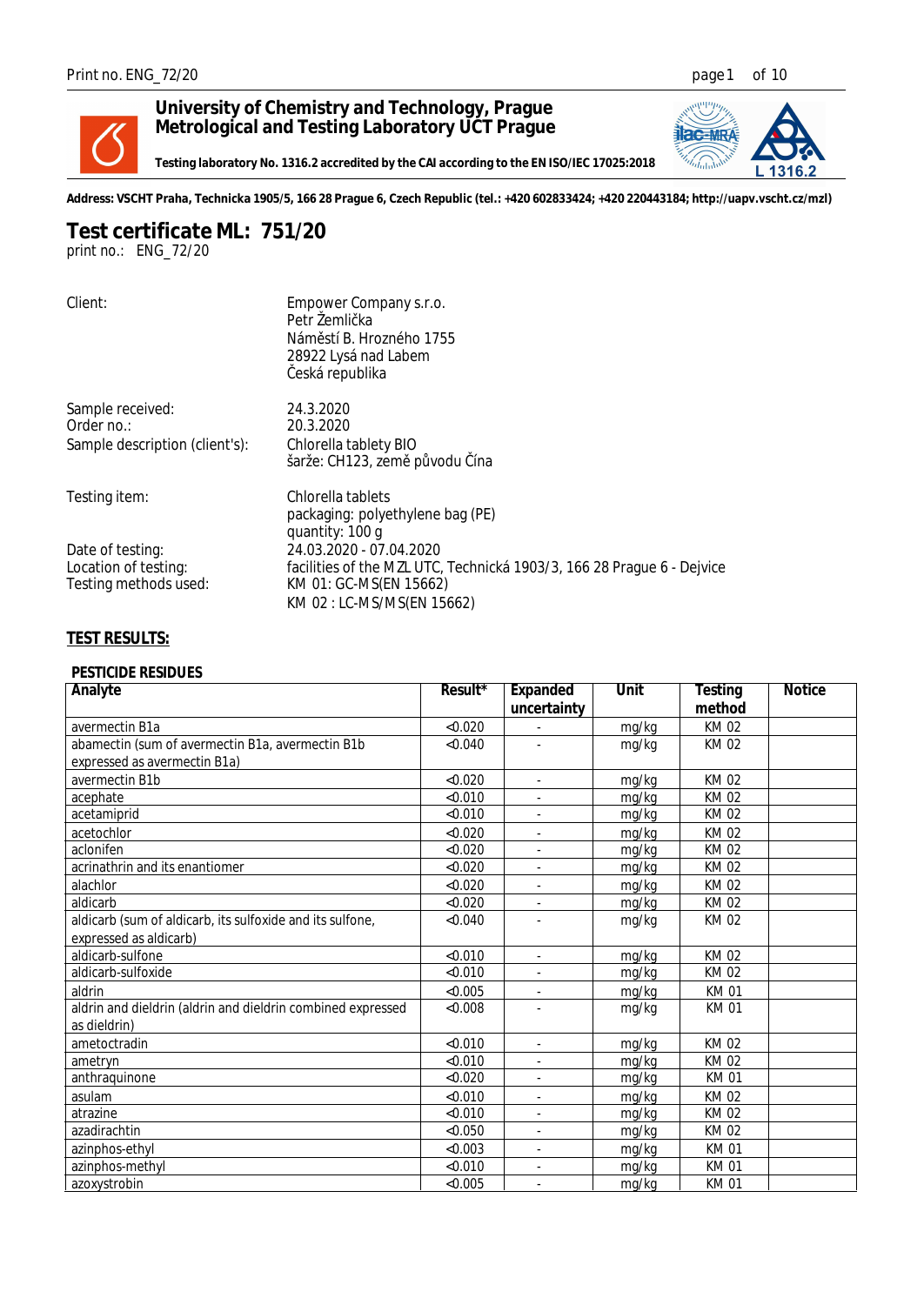| Print no. ENG_72/20                                                                                                 |         |                             |       | page 2            | of 10         |
|---------------------------------------------------------------------------------------------------------------------|---------|-----------------------------|-------|-------------------|---------------|
| Analyte                                                                                                             | Result* | Expanded<br>uncertainty     | Unit  | Testing<br>method | <b>Notice</b> |
| benalaxyl including other mixtures of constituent isomers<br>including benalaxyl-M (sum of isomers)                 | < 0.010 |                             | mg/kg | KM 02             |               |
| bendiocarb                                                                                                          | < 0.010 | ×.                          | mg/kg | <b>KM02</b>       |               |
| benzalkonium chloride (mixture of                                                                                   | < 0.060 |                             | mg/kg | KM 02             |               |
| alkylbenzyldimethylammonium chlorides with alkyl chain                                                              |         |                             |       |                   |               |
| lengths of C8, C10, C12, C14, C16 and C18)                                                                          |         |                             |       |                   |               |
| benzalkonium chloride with alkyl chain lengths of C8                                                                | < 0.010 |                             | mg/kg | <b>KM02</b>       |               |
| benzalkonium chloride with alkyl chain lengths of C10                                                               | < 0.010 | $\mathcal{L}$               | mg/kg | <b>KM02</b>       |               |
| benzalkonium chloride with alkyl chain lengths of C12                                                               | < 0.010 | $\overline{\phantom{a}}$    | mg/kg | <b>KM02</b>       |               |
| benzalkonium chloride with alkyl chain lengths of C14                                                               | < 0.010 | $\overline{\phantom{a}}$    | mg/kg | KM 02             |               |
| benzalkonium chloride with alkyl chain lengths of C16                                                               | < 0.010 | $\overline{\phantom{a}}$    | mg/kg | <b>KM02</b>       |               |
| benzalkonium chloride with alkyl chain lengths of C18                                                               | < 0.010 | ÷.                          | mg/kg | <b>KM02</b>       |               |
| benzovindiflupyr                                                                                                    | < 0.020 | $\overline{\phantom{a}}$    | mg/kg | KM 02             |               |
| bifenthrin (sum of isomers)                                                                                         | < 0.005 | $\overline{\phantom{a}}$    | mg/kg | <b>KM01</b>       |               |
| bitertanol (sum of isomers)                                                                                         | < 0.020 |                             | mg/kg | <b>KM02</b>       |               |
| bixafen                                                                                                             | < 0.010 |                             | mg/kg | <b>KM02</b>       |               |
| boscalid                                                                                                            | < 0.010 | $\mathcal{L}_{\mathcal{A}}$ | mg/kg | <b>KM02</b>       |               |
| bromacil                                                                                                            | < 0.010 | $\overline{\phantom{a}}$    | mg/kg | <b>KM02</b>       |               |
| bromophos-ethyl                                                                                                     | < 0.010 | ÷,                          | mg/kg | KM 01             |               |
| bromophos-methyl                                                                                                    | < 0.001 |                             | mg/kg | KM 01             |               |
| bromopropylate                                                                                                      | < 0.001 |                             | mg/kg | KM 01             |               |
| bromuconazole (sum of diasteroisomers)                                                                              | < 0.020 | ÷,                          | mg/kg | KM 02             |               |
| bupirimate                                                                                                          | < 0.001 | ÷,                          | mg/kg | <b>KM01</b>       |               |
| buprofezin                                                                                                          | < 0.010 |                             | mg/kg | KM 02             |               |
| cadusafos                                                                                                           | < 0.010 |                             | mg/kg | <b>KM02</b>       |               |
| carbaryl                                                                                                            | < 0.010 | $\overline{\phantom{a}}$    | mg/kg | <b>KM02</b>       |               |
| carbendazim                                                                                                         | < 0.010 | ÷,                          | mg/kg | <b>KM02</b>       |               |
| carbendazim and benomyl (sum of benomyl and                                                                         | < 0.010 |                             | mg/kg | KM 02             |               |
| carbendazim expressed as carbendazim)                                                                               |         |                             |       |                   |               |
| carbofuran (sum of carbofuran (including any carbofuran<br>generated from carbosulfan, benfuracarb or furathiocarb) | < 0.020 |                             | mg/kg | <b>KM02</b>       |               |
| and 3-OH carbofuran expressed as carbofuran)                                                                        |         |                             |       |                   |               |
| carbofuran                                                                                                          | < 0.010 |                             | mg/kg | KM 02             |               |
| carbofuran 3-hydroxy                                                                                                | < 0.010 | $\overline{\phantom{a}}$    | mg/kg | <b>KM02</b>       |               |
| carbophenothion                                                                                                     | < 0.010 | $\sim$                      | mg/kg | <b>KM01</b>       |               |
| chinomethionat (aka quinomethionate)                                                                                | < 0.001 | $\overline{\phantom{a}}$    | mg/kg | <b>KM01</b>       |               |
| chlorantraniliprole (DPX E-2Y45)                                                                                    | < 0.020 | $\overline{\phantom{a}}$    | mg/kg | KM 02             |               |
| chlorbufam                                                                                                          | < 0.20  | $\blacksquare$              | mg/kg | KM 02             |               |
| chlordane (sum of cis- and trans-chlordane)                                                                         | < 0.010 |                             | mg/kg | <b>KM01</b>       |               |
| chlordane, cis-isomer                                                                                               | < 0.003 | $\overline{\phantom{a}}$    | mg/kg | <b>KM01</b>       |               |
| chlordane, trans-isomer                                                                                             | < 0.005 | ÷,                          | mg/kg | <b>KM01</b>       |               |
| chlorfenapyr                                                                                                        | < 0.003 | ÷,                          | mg/kg | <b>KM01</b>       |               |
| chlorfenvinphos                                                                                                     | < 0.003 |                             | mg/kg | KM 01             |               |
| chlorfluazuron                                                                                                      | < 0.010 | $\omega$                    | mg/kg | KM 02             |               |
| chloridazon                                                                                                         | < 0.010 | ä,                          | mg/kg | KM 02             |               |
| chlorobenzilate                                                                                                     | < 0.001 | $\blacksquare$              | mg/kg | KM 01             |               |
| chlorothalonil                                                                                                      | < 0.005 | $\overline{\phantom{a}}$    | mg/kg | KM 01             |               |
| chlorotoluron                                                                                                       | < 0.010 | ÷.                          | mg/kg | KM 02             |               |
| chloroxuron                                                                                                         | < 0.010 | ÷,                          | mg/kg | KM 02             |               |
| chlorpropham                                                                                                        | < 0.10  | ÷,                          | mg/kg | KM 02             |               |
| chlorpyrifos                                                                                                        | < 0.005 | ÷,                          | mg/kg | <b>KM01</b>       |               |
| chlorpyrifos-methyl                                                                                                 | < 0.005 |                             | mg/kg | KM 01             |               |
| chlorsulfuron                                                                                                       | < 0.020 | ÷.                          | mg/kg | <b>KM02</b>       |               |
| chlozolinate                                                                                                        | < 0.010 | ÷,                          | mg/kg | KM 01             |               |
| clofentezine                                                                                                        | < 0.010 | $\overline{\phantom{a}}$    | mg/kg | KM 02             |               |
| clomazone                                                                                                           | < 0.010 | $\blacksquare$              | mg/kg | KM 02             |               |
| clothianidin                                                                                                        | < 0.020 | $\blacksquare$              | mg/kg | KM 02             |               |
| cyanazine                                                                                                           | < 0.010 | ÷,                          | mg/kg | KM 02             |               |
| cyazofamid                                                                                                          | < 0.010 | ÷,                          | mg/kg | KM 02             |               |
| cyflufenamid: sum of cyflufenamid (Z-isomer) and its                                                                | < 0.010 |                             | mg/kg | KM 02             |               |
| E-isomer                                                                                                            |         |                             |       |                   |               |
| cyfluthrin, beta-isomer                                                                                             | < 0.005 | ä,                          | mg/kg | KM 01             |               |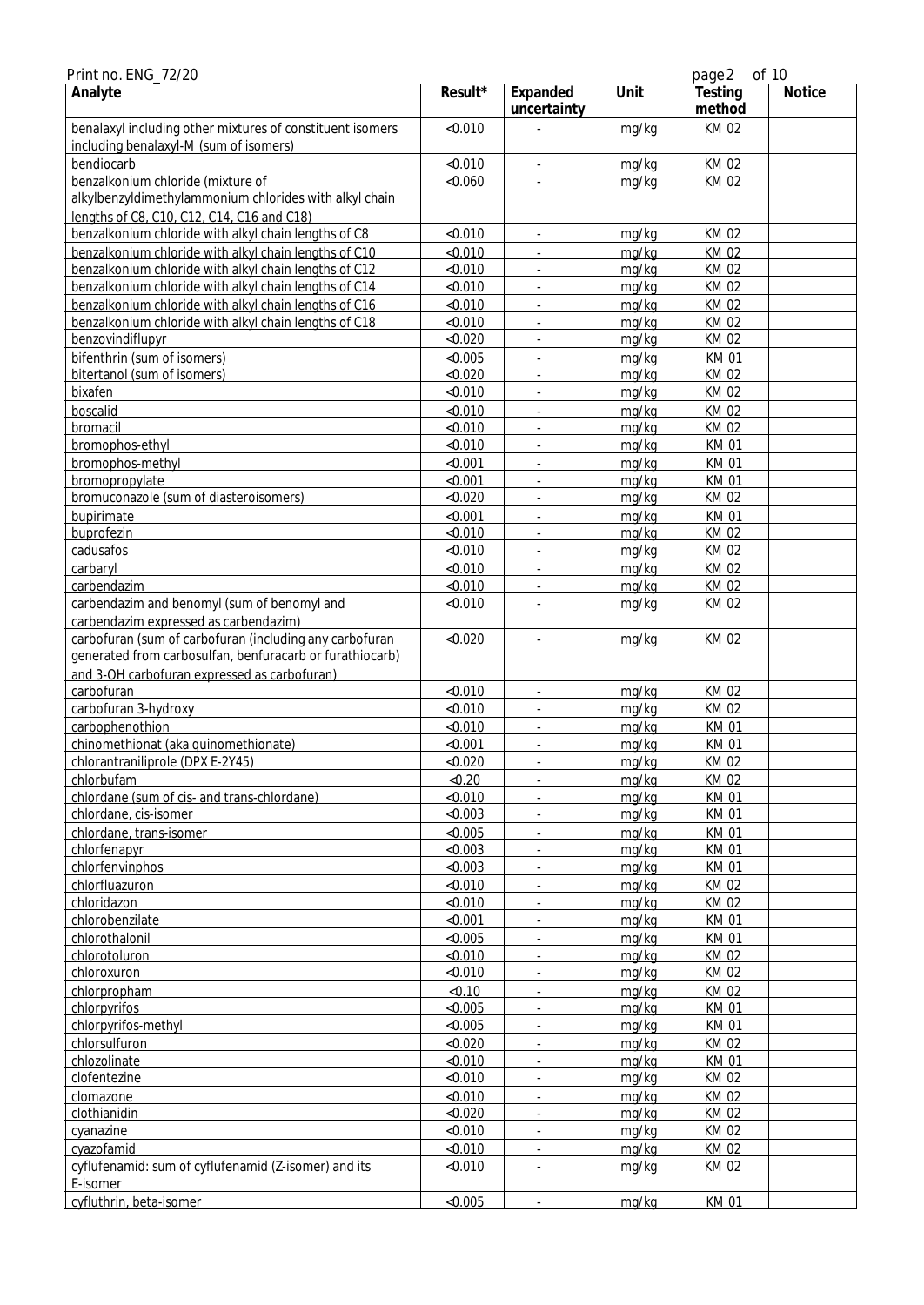| Print no. ENG_72/20                                                                             |                  |                             |       | page 3               | of 10  |
|-------------------------------------------------------------------------------------------------|------------------|-----------------------------|-------|----------------------|--------|
| Analyte                                                                                         | Result*          | Expanded<br>uncertainty     | Unit  | Testing<br>method    | Notice |
| cyhalofop-butyl                                                                                 | < 0.020          |                             | mg/kg | KM 02                |        |
| cymoxanil                                                                                       | < 0.010          |                             | mg/kg | <b>KM02</b>          |        |
| cypermethrin (cypermethrin including other mixtures of<br>constituent isomers (sum of isomers)) | < 0.005          |                             | mg/kg | <b>KM01</b>          |        |
| cyphenothrin                                                                                    | < 0.050          | $\mathcal{L}_{\mathcal{A}}$ | mg/kg | <b>KM02</b>          |        |
| cyproconazole                                                                                   | < 0.020          | ÷,                          | mg/kg | <b>KM02</b>          |        |
| cyprodinil                                                                                      | < 0.003          |                             | mg/kg | <b>KM01</b>          |        |
| DDT (sum of p,p'-DDT, o,p'-DDT, p-p'-DDE and p,p'-TDE<br>(DDD) expressed as DDT)                | < 0.050          |                             | mg/kg | <b>KM01</b>          |        |
| DDD, o,p'-isomer                                                                                | < 0.001          | $\omega$                    | mg/kg | <b>KM01</b>          |        |
| DDD (TDE), p,p <sup>-</sup> -isomer                                                             | < 0.001          | ÷,                          | mg/kg | <b>KM01</b>          |        |
| DDE, o,p'-isomer                                                                                | < 0.001          | ä,                          | mg/kg | <b>KM01</b>          |        |
| DDE, p-p'-isomer                                                                                | < 0.001          |                             | mg/kg | <b>KM01</b>          |        |
| DDT, o,p <sup>-</sup> -isomer                                                                   | < 0.001          |                             | mg/kg | <b>KM01</b>          |        |
| DDT, p,p <sup>-</sup> -isomer                                                                   | < 0.050          | ä,                          | mg/kg | <b>KM01</b>          |        |
| <b>DEET</b>                                                                                     | < 0.020          | ÷,                          | mg/kg | <b>KM02</b>          |        |
| deltamethrin (cis-deltamethrin)                                                                 | < 0.010          |                             | mg/kg | <b>KM01</b>          |        |
| demeton-S-methyl                                                                                | < 0.010          |                             | mg/kg | <b>KM02</b>          |        |
| desmedipham                                                                                     | < 0.010          | ä,                          | mg/kg | KM 02                |        |
| desmetryn                                                                                       | < 0.010          | $\overline{\phantom{a}}$    | mg/kg | <b>KM02</b>          |        |
| diafenthiuron                                                                                   | < 0.10           | ä,                          | mg/kg | KM 02                |        |
| diazinon                                                                                        | < 0.003          | ä,                          | mg/kg | <b>KM01</b>          |        |
| dichlobenil                                                                                     | < 0.001          |                             | mg/kg | <b>KM01</b>          |        |
| dichlofluanid                                                                                   | < 0.010          | ÷,                          | mg/kg | <b>KM01</b>          |        |
| dichlofluanid metabolite: DMSA                                                                  | < 0.010          |                             | mg/kg | <b>KM02</b>          |        |
| dichlormid                                                                                      | < 0.010          | ä,                          | mg/kg | <b>KM02</b>          |        |
| dichlorvos                                                                                      | < 0.001          |                             | mg/kg | <b>KM01</b>          |        |
| diclofop-methyl                                                                                 | < 0.005          | ä,                          | mg/kg | KM 01                |        |
| dicloran                                                                                        | < 0.005          | $\overline{\phantom{a}}$    | mg/kg | <b>KM01</b>          |        |
| dicrotophos                                                                                     | < 0.010          | ä,                          | mg/kg | KM 02                |        |
| didecyldimethylammonium chloride with alkyl chain lengths                                       | < 0.010          |                             | mg/kg | <b>KM02</b>          |        |
| of C10                                                                                          |                  |                             |       |                      |        |
| dieldrin                                                                                        | < 0.003          | ÷,                          | mg/kg | KM 01                |        |
| diethofencarb                                                                                   | < 0.010          | ÷,                          | mg/kg | KM 02                |        |
| difenoconazole                                                                                  | < 0.005          |                             | mg/kg | <b>KM01</b>          |        |
| diflubenzuron                                                                                   | < 0.020          | ä,                          | mg/kg | <b>KM02</b>          |        |
| diflufenican                                                                                    | < 0.020          |                             | mg/kg | KM 02                |        |
| dimethachlor                                                                                    | < 0.010          | ÷,                          | mg/kg | KM 02                |        |
| dimethenamid                                                                                    | < 0.010          | ÷,                          | mg/kg | <b>KM02</b>          |        |
| dimethoate                                                                                      | < 0.010          |                             | mg/kg | KM 02                |        |
| dimethomorph (sum of isomers)                                                                   | < 0.010          |                             | mg/kg | <b>KM02</b>          |        |
| dimoxystrobin<br>diniconazole (sum of isomers)                                                  | < 0.010          |                             | mg/kg | KM 02                |        |
|                                                                                                 | < 0.010          |                             | mg/kg | KM 02                |        |
| dinotefuran                                                                                     | < 0.020          | ÷.                          | mg/kg | <b>KM02</b>          |        |
| diphenylamine<br>disulfoton (sum of disulfoton, disulfoton sulfoxide and                        | < 1.0<br>< 0.040 |                             | mg/kg | <b>KM01</b><br>KM 02 |        |
| disulfoton sulfone expressed as disulfoton)                                                     |                  |                             | mg/kg |                      |        |
| disulfoton                                                                                      | < 0.020          | $\blacksquare$              | mg/kg | KM 02                |        |
| disulfoton-sulfone                                                                              | < 0.010          |                             | mg/kg | KM 02                |        |
| disulfoton-sulfoxide                                                                            | < 0.010          |                             | mg/kg | KM 02                |        |
| diuron                                                                                          | < 0.020          | ÷,                          | mg/kg | KM 02                |        |
| dodine                                                                                          | < 0.020          |                             | mg/kg | KM 02                |        |
| empenthrin                                                                                      | < 0.010          |                             | mg/kg | KM 02                |        |
| endosulfan (sum of alpha- and beta-isomers and                                                  | < 0.025          |                             | mg/kg | <b>KM01</b>          |        |
| endosulfan-sulphate expresses as endosulfan)                                                    |                  |                             |       |                      |        |
| endosulfan alpha-isomer                                                                         | < 0.010          | ÷,                          | mg/kg | <b>KM01</b>          |        |
| endosulfan beta-isomer                                                                          | < 0.010          | ÷,                          | mg/kg | KM 01                |        |
| endosulfan-sulphate                                                                             | < 0.003          |                             | mg/kg | <b>KM01</b>          |        |
| EPN                                                                                             | < 0.050          |                             | mg/kg | <b>KM02</b>          |        |
| endrin                                                                                          | < 0.005          | ÷,                          | mg/kg | <b>KM01</b>          |        |
| epoxiconazole                                                                                   | < 0.010          |                             | mg/kg | KM 02                |        |
| ethametsulfuron-methyl                                                                          | < 0.010          |                             | mg/kg | KM 02                |        |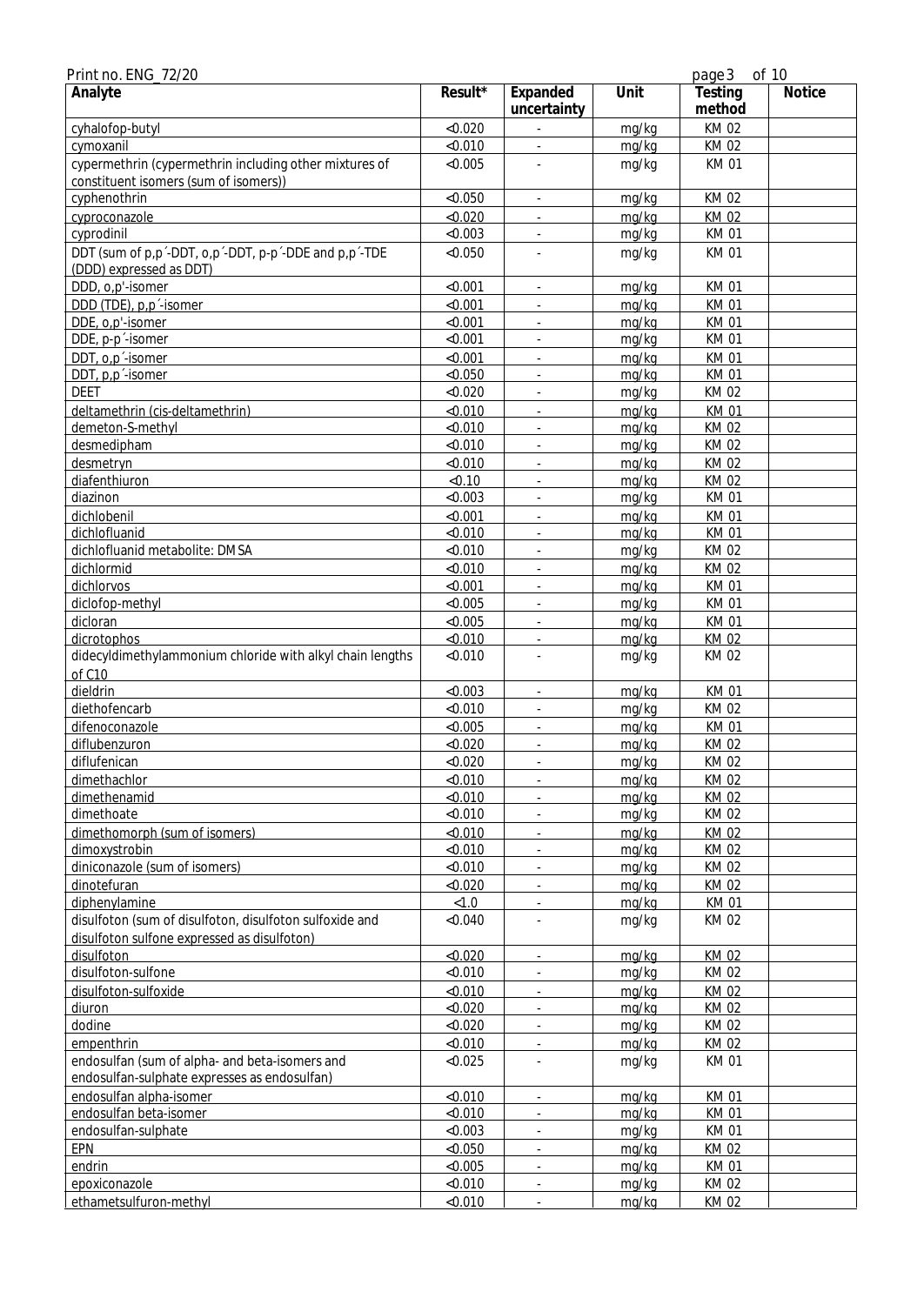| Print no. ENG_72/20                                                                                                     |         |                             |       | page 4            | of 10         |
|-------------------------------------------------------------------------------------------------------------------------|---------|-----------------------------|-------|-------------------|---------------|
| Analyte                                                                                                                 | Result* | Expanded<br>uncertainty     | Unit  | Testing<br>method | <b>Notice</b> |
| ethiofencarb                                                                                                            | < 0.010 |                             | mg/kg | <b>KM02</b>       |               |
| ethion                                                                                                                  | < 0.003 |                             | mg/kg | <b>KM01</b>       |               |
| ethirimol                                                                                                               | < 0.010 | $\omega$                    | mg/kg | <b>KM02</b>       |               |
| ethofumesate                                                                                                            | < 0.010 | $\omega$                    | mg/kg | KM 02             |               |
| ethoprophos                                                                                                             | < 0.001 |                             | mg/kg | <b>KM01</b>       |               |
| etofenprox                                                                                                              | < 0.010 |                             | mg/kg | <b>KM02</b>       |               |
| etoxazole                                                                                                               | < 0.010 |                             | mg/kg | <b>KM02</b>       |               |
| etrimfos                                                                                                                | &0.003  | $\mathbf{r}$                | mg/kg | <b>KM01</b>       |               |
| famoxadone                                                                                                              | < 0.002 | $\blacksquare$              | mg/kg | <b>KM02</b>       |               |
| fenamidone                                                                                                              | < 0.001 | $\overline{\phantom{a}}$    | mg/kg | KM 01             |               |
| fenamiphos (sum of fenamiphos and its sulphoxide and<br>sulphone expressed as fenamiphos)                               | < 0.030 |                             | mg/kg | <b>KM02</b>       |               |
| fenamiphos                                                                                                              | < 0.010 | $\omega$                    | mg/kg | KM 02             |               |
|                                                                                                                         | < 0.010 |                             |       | <b>KM02</b>       |               |
| fenamiphos-sulfone<br>fenamiphos-sulfoxide                                                                              | < 0.010 |                             | mg/kg | <b>KM02</b>       |               |
|                                                                                                                         |         |                             | mg/kg |                   |               |
| fenarimol                                                                                                               | < 0.001 |                             | mg/kg | <b>KM01</b>       |               |
| fenazaquin                                                                                                              | < 0.010 | $\mathbf{r}$                | mg/kg | <b>KM02</b>       |               |
| fenbuconazole                                                                                                           | < 0.010 | $\blacksquare$              | mg/kg | <b>KM02</b>       |               |
| fenbutatin oxide                                                                                                        | < 0.020 | $\blacksquare$              | mg/kg | KM 02             |               |
| fenchlorphos                                                                                                            | < 0.010 | $\overline{\phantom{a}}$    | mg/kg | <b>KM01</b>       |               |
| fenhexamid                                                                                                              | < 0.020 | ÷.                          | mg/kg | <b>KM02</b>       |               |
| fenitrothion                                                                                                            | < 0.001 | $\omega$                    | mg/kg | <b>KM01</b>       |               |
| fenoxaprop - P                                                                                                          | < 0.050 | $\mathcal{L}_{\mathcal{A}}$ | mg/kg | <b>KM02</b>       |               |
| fenoxaprop-P-ethyl                                                                                                      | < 0.010 |                             | mg/kg | <b>KM02</b>       |               |
| fenoxycarb                                                                                                              | < 0.005 |                             | mg/kg | <b>KM01</b>       |               |
| fenpropathrin                                                                                                           | < 0.020 | ÷.                          | mg/kg | <b>KM02</b>       |               |
| fenpropidin (sum of fenpropidin and its salts, expressed as<br>fenpropidin)                                             | < 0.010 |                             | mg/kg | KM 02             |               |
| fenpropimorph (sum of isomers)                                                                                          | < 0.010 | $\blacksquare$              | mg/kg | <b>KM02</b>       |               |
| fenpyrazamine                                                                                                           | < 0.010 | ÷.                          | mg/kg | <b>KM02</b>       |               |
| fenpyroximate                                                                                                           | < 0.010 | $\omega$                    | mg/kg | KM 02             |               |
| fensulfothion                                                                                                           | < 0.010 | $\mathcal{L}_{\mathcal{A}}$ | mg/kg | <b>KM02</b>       |               |
| fensulfothion oxon                                                                                                      | < 0.010 |                             | mg/kg | <b>KM02</b>       |               |
| fensulfothion PO-sulfone                                                                                                | < 0.010 |                             | mg/kg | <b>KM02</b>       |               |
| fensulfothion sulfone                                                                                                   | < 0.010 | $\omega$                    | mg/kg | <b>KM02</b>       |               |
| fenthion                                                                                                                | < 0.020 | $\blacksquare$              | mg/kg | <b>KM02</b>       |               |
| fenthion (fenthion and its oxigen analogue, their sulfoxides                                                            | < 0.070 |                             | mg/kg | <b>KM02</b>       |               |
| and sulfone expressed as parent)                                                                                        |         |                             |       |                   |               |
| fenthion-oxon                                                                                                           | < 0.010 |                             | mg/kg | KM 02             |               |
| fenthion-oxon-sulfone                                                                                                   | < 0.010 |                             | mg/kg | KM 02             |               |
| fenthion-oxon-sulfoxide                                                                                                 | < 0.010 | $\omega$                    | mg/kg | KM 02             |               |
| fenthion-sulfone                                                                                                        | < 0.010 |                             | mg/kg | <b>KM02</b>       |               |
| fenthion-sulfoxide                                                                                                      | < 0.010 |                             | mg/kg | <b>KM02</b>       |               |
| fenvalerate (any ratio of constituent isomers (RR, SS, RS &<br>SR))                                                     | < 0.005 |                             | mg/kg | KM 01             |               |
| fipronil                                                                                                                | < 0.020 | $\blacksquare$              | mg/kg | KM 02             |               |
| flonicamid                                                                                                              | < 0.020 | $\blacksquare$              | mg/kg | <b>KM02</b>       |               |
| florasulam                                                                                                              | < 0.010 | $\omega$                    | mg/kg | <b>KM02</b>       |               |
| fluacrypyrim                                                                                                            | < 0.010 | $\omega$                    | mg/kg | KM 02             |               |
| fluazifop                                                                                                               | < 0.020 |                             |       | <b>KM02</b>       |               |
|                                                                                                                         |         | $\mathcal{L}_{\mathcal{A}}$ | mg/kg |                   |               |
| fluazifop-P (sum of all the constituent isomers of fluazifop,<br>its esters and its conjugates, expressed as fluazifop) | < 0.020 |                             | mg/kg | KM 02             |               |
| fluazifop-P-butyl                                                                                                       | < 0.010 | $\mathbf{r}$                | mg/kg | <b>KM02</b>       |               |
| flucythrinate                                                                                                           | < 0.003 | $\blacksquare$              | mg/kg | KM 01             |               |
| fludioxonil                                                                                                             | < 0.003 | $\blacksquare$              | mg/kg | KM 01             |               |
| fluensulfon                                                                                                             | < 0.10  | $\blacksquare$              | mg/kg | KM 02             |               |
| flufenacet                                                                                                              | < 0.010 | $\omega$                    | mg/kg | <b>KM02</b>       |               |
| flufenoxuron                                                                                                            | < 0.010 | $\omega$                    | mg/kg | KM 02             |               |
| flumioxazine                                                                                                            | < 0.020 | $\blacksquare$              | mg/kg | <b>KM02</b>       |               |
| fluopicolide                                                                                                            | < 0.010 |                             | mg/kg | KM 02             |               |
| fluopyram                                                                                                               | < 0.010 |                             | mg/kg | <b>KM02</b>       |               |
| fluoxastrobin (sum of fluoxastrobin and its Z-isomer)                                                                   | < 0.010 | $\omega$                    | mg/kg | KM 02             |               |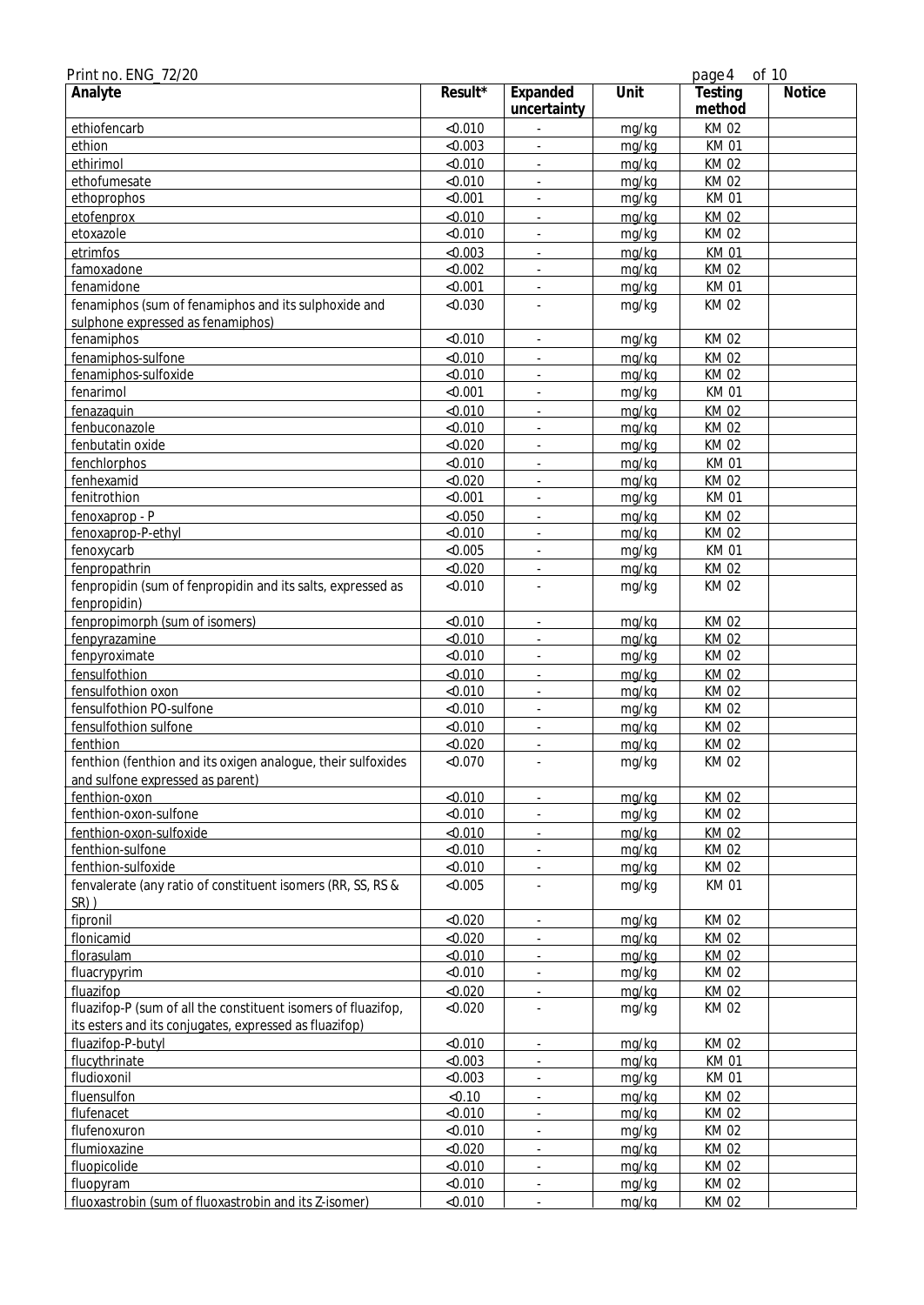| Print no. ENG_72/20                                                                                   |                    |                          |                | page 5               | of 10         |
|-------------------------------------------------------------------------------------------------------|--------------------|--------------------------|----------------|----------------------|---------------|
| Analyte                                                                                               | $Result*$          | Expanded<br>uncertainty  | Unit           | Testing<br>method    | <b>Notice</b> |
| fluquinconazole                                                                                       | < 0.004            |                          | mg/kg          | <b>KM02</b>          |               |
| flurochloridone (sum of cis- and trans- isomers)                                                      | < 0.010            |                          | mg/kg          | <b>KM02</b>          |               |
| fluroxypyr                                                                                            | < 0.050            |                          | mg/kg          | KM 02                |               |
| fluroxypyr (sum of fluroxypyr, its salts, its esters, and its<br>conjugates, expressed as fluroxypyr) | < 0.050            |                          | mg/kg          | KM 02                |               |
| flusilazole                                                                                           | < 0.010            | ÷,                       | mg/kg          | KM 02                |               |
| flutolanil                                                                                            | < 0.020            |                          | mg/kg          | <b>KM02</b>          |               |
| flutriafol                                                                                            | < 0.020            |                          | mg/kg          | <b>KM02</b>          |               |
| fluxapyroxad                                                                                          | < 0.010            |                          | mg/kg          | <b>KM02</b>          |               |
| fonofos                                                                                               | < 0.003            | ÷,                       | mg/kg          | KM 01                |               |
| foramsulfuron                                                                                         | < 0.020            | $\overline{\phantom{a}}$ | mg/kg          | <b>KM02</b>          |               |
| formetanate: sum of formetanate and its salts expressed as                                            | < 0.010            |                          | mg/kg          | KM 02                |               |
| formetanate(hydrochloride)                                                                            |                    |                          |                |                      |               |
| formothion                                                                                            | < 0.020            | ä,                       | mg/kg          | <b>KM02</b>          |               |
| fosthiazate                                                                                           | < 0.010            |                          | mg/kg          | <b>KM02</b>          |               |
| furathiocarb                                                                                          | < 0.010            |                          | mg/kg          | <b>KM02</b>          |               |
| haloxyfop                                                                                             | < 0.020            |                          | mg/kg          | KM 02                |               |
| haloxyfop (sum of haloxyfop, its esters, salts and conjugates                                         | < 0.020            |                          | mg/kg          | <b>KM02</b>          |               |
| expressed as haloxyfop (sum of the R- and S- isomers at any                                           |                    |                          |                |                      |               |
| ratio))                                                                                               |                    |                          |                |                      |               |
| haloxyfop-ethoxyethyl<br>haloxyfop-methyl                                                             | < 0.010            | ÷,<br>ä,                 | mg/kg<br>mg/kg | KM 02                |               |
|                                                                                                       | < 0.010<br>< 0.005 |                          |                | KM 02<br><b>KM01</b> |               |
| heptachlor<br>heptachlor (sum of heptachlor and heptachlor epoxide                                    | < 0.055            | ä,                       | mg/kg<br>mg/kg | <b>KM01</b>          |               |
| expressed as heptachlor)                                                                              |                    |                          |                |                      |               |
| heptachlorepoxide cis                                                                                 | < 0.025            |                          | mg/kg          | <b>KM01</b>          |               |
| heptachlorepoxide trans                                                                               | < 0.025            |                          | mg/kg          | <b>KM01</b>          |               |
| heptenophos                                                                                           | < 0.001            | $\overline{\phantom{a}}$ | mg/kg          | <b>KM01</b>          |               |
| hexachlorobenzene                                                                                     | < 0.001            | $\overline{\phantom{a}}$ | mg/kg          | <b>KM01</b>          |               |
| hexachlorocyclohexane (HCH), alpha-isomer                                                             | < 0.003            |                          | mg/kg          | <b>KM01</b>          |               |
| hexachlorocyclohexane (HCH), beta-isomer                                                              | < 0.005            |                          | mg/kg          | <b>KM01</b>          |               |
| hexachlorocyclohexane (HCH), delta-isomer                                                             | < 0.003            |                          | mg/kg          | <b>KM01</b>          |               |
| hexaconazole                                                                                          | < 0.020            | ä,                       | mg/kg          | <b>KM02</b>          |               |
| hexazinone                                                                                            | < 0.010            |                          | mg/kg          | <b>KM02</b>          |               |
| hexythiazox                                                                                           | < 0.010            |                          | mg/kg          | <b>KM02</b>          |               |
| imazalil                                                                                              | < 0.010            | ä,                       | mg/kg          | <b>KM02</b>          |               |
| imazamethabenz-methyl                                                                                 | < 0.010            |                          | mg/kg          | KM 02                |               |
| imazamox (sum of imazamox and its salts, expressed as<br>imazamox)                                    | < 0.020            | $\blacksquare$           | mg/kg          | KM 02                |               |
| imazapyr                                                                                              | < 0.010            | ä,                       | mg/kg          | KM 02                |               |
| imazaquin                                                                                             | < 0.020            |                          | mg/kg          | <b>KM02</b>          |               |
| <i>imazethapyr</i>                                                                                    | < 0.010            | ٠                        | mg/kg          | KM 02                |               |
| imazosulfuron                                                                                         | < 0.020            |                          | mg/kg          | KM 02                |               |
| imidacloprid                                                                                          | < 0.010            |                          | mg/kg          | <b>KM02</b>          |               |
| indoxacarb (sum of indoxacarb and its R enantiomer)                                                   | < 0.020            | ÷.                       | mg/kg          | KM 02                |               |
| iodosulfuron-methyl (sum of iodosulfuron-methyl and its                                               | < 0.020            | ä,                       | mg/kg          | KM 02                |               |
| salts, expressed as iodosulfuron-methyl)                                                              |                    |                          |                |                      |               |
| iprodione                                                                                             | < 0.005            | $\frac{1}{2}$            | mg/kg          | <b>KM01</b>          |               |
| iprovalicarb                                                                                          | < 0.010            |                          | mg/kg          | KM 02                |               |
| isocarbophos (ISO: isopropyl                                                                          | < 0.50             |                          | mg/kg          | <b>KM02</b>          |               |
| O-(methoxyaminothiophosphoryl)salicylate)                                                             | < 0.005            |                          |                |                      |               |
| isofenphos                                                                                            |                    |                          | mg/kg          | <b>KM01</b>          |               |
| isofenphos-methyl<br>isoprocarb                                                                       | < 0.010<br>< 0.020 | ÷.                       | mg/kg<br>mg/kg | KM 01<br>KM 02       |               |
| isoprothiolane                                                                                        | < 0.010            | $\overline{\phantom{a}}$ | mg/kg          | KM 02                |               |
| isoproturon                                                                                           | < 0.010            |                          | mg/kg          | <b>KM02</b>          |               |
| <i>isopyrazam</i>                                                                                     | < 0.010            | $\overline{\phantom{a}}$ | mg/kg          | KM 02                |               |
| kresoxim-methyl                                                                                       | < 0.001            |                          | mg/kg          | <b>KM01</b>          |               |
| lambda-cyhalothrin (includes gamma-cyhalothrin) (sum of R,                                            | < 0.003            |                          | mg/kg          | <b>KM01</b>          |               |
| S and S, R isomers)                                                                                   |                    |                          |                |                      |               |
| lenacil                                                                                               | < 0.010            |                          | mg/kg          | KM 02                |               |
| lindane (gamma-isomer of hexachlorocyclohexane (HCH))                                                 | < 0.003            |                          | mg/kg          | KM 01                |               |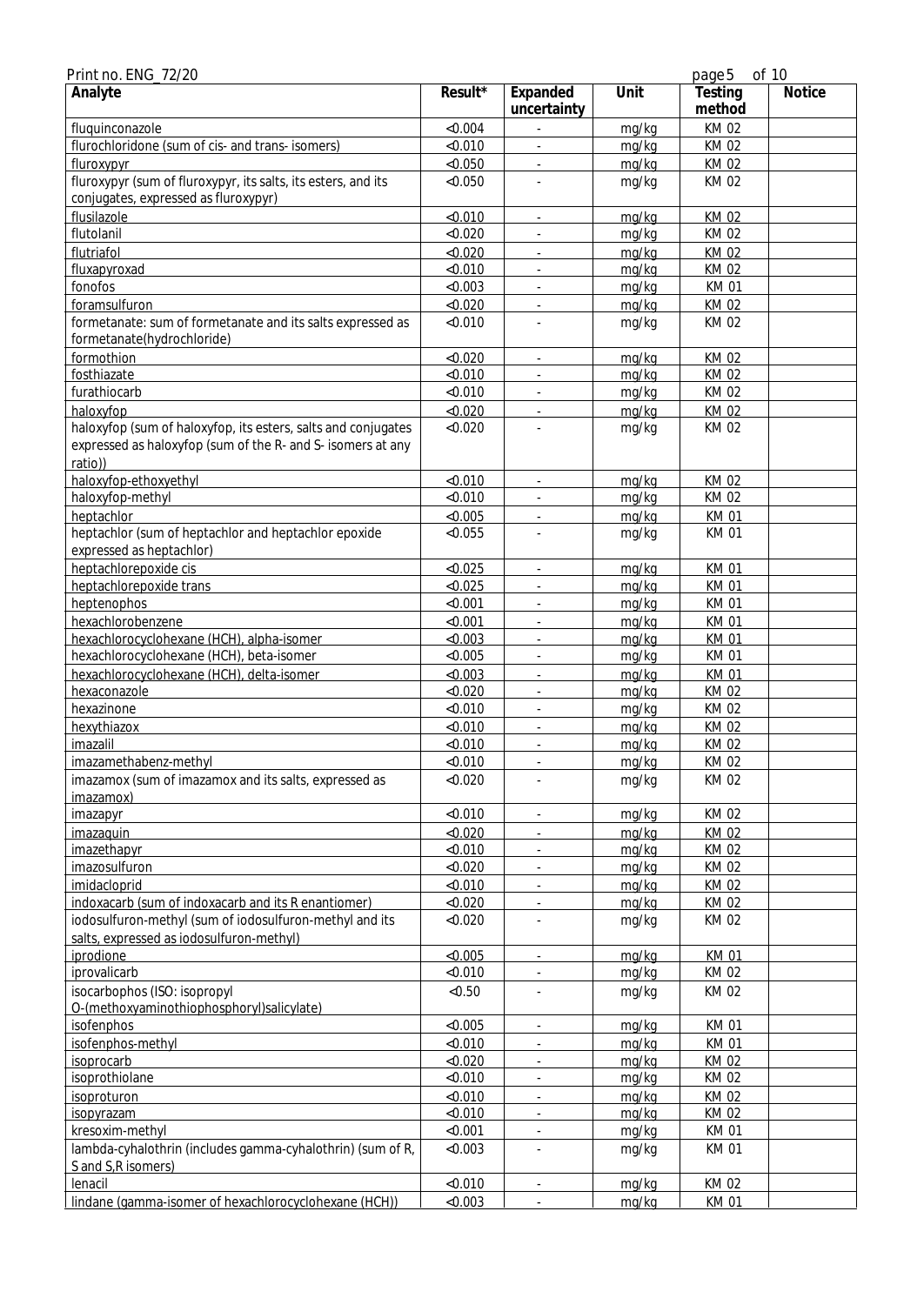| Print no. ENG_72/20                                                                                 |           |                          |       | page 6            | of 10         |
|-----------------------------------------------------------------------------------------------------|-----------|--------------------------|-------|-------------------|---------------|
| Analyte                                                                                             | $Result*$ | Expanded<br>uncertainty  | Unit  | Testing<br>method | <b>Notice</b> |
| linuron                                                                                             | < 0.010   |                          | mg/kg | KM 02             |               |
| lufenuron (any ratio of constituent isomers)                                                        | < 0.020   |                          | mg/kg | <b>KM02</b>       |               |
| malathion (sum of malathion and malaoxon expressed as<br>malathion)                                 | < 0.020   |                          | mg/kg | <b>KM02</b>       |               |
| malaoxon                                                                                            | < 0.010   | ÷,                       | mg/kg | <b>KM02</b>       |               |
| malathion                                                                                           | < 0.010   | ä,                       | mg/kg | <b>KM02</b>       |               |
| mandipropamid (any ratio of constituent isomers)                                                    | < 0.010   |                          | mg/kg | <b>KM02</b>       |               |
| mecarbam                                                                                            | < 0.010   |                          | mg/kg | KM 02             |               |
| mefenpyr-diethyl                                                                                    | < 0.010   |                          | mg/kg | <b>KM02</b>       |               |
| mepanipyrim                                                                                         | < 0.010   | ä,                       | mg/kg | KM 02             |               |
| mepanipyrim-2-hydroxypropyl                                                                         | < 0.010   | $\overline{\phantom{a}}$ | mg/kg | <b>KM02</b>       |               |
| mepronil                                                                                            | < 0.010   |                          | mg/kg | KM 02             |               |
| metaflumizone (sum of E- and Z- isomers)                                                            | < 0.020   |                          | mg/kg | <b>KM02</b>       |               |
| metalaxyl including other mixtures of constituent isomers<br>including metalaxyl-M (sum of isomers) | < 0.010   |                          | mg/kg | <b>KM02</b>       |               |
| metamitron                                                                                          | < 0.010   |                          | mg/kg | <b>KM02</b>       |               |
| metamitron-desamino                                                                                 | < 0.010   |                          | mg/kg | <b>KM02</b>       |               |
| metazachlor                                                                                         | < 0.005   | ä,                       | mg/kg | <b>KM01</b>       |               |
| metconazole (sum of isomers)                                                                        | < 0.010   | $\overline{\phantom{a}}$ | mg/kg | KM 02             |               |
| methacrifos                                                                                         | < 0.001   | $\overline{\phantom{a}}$ | mg/kg | <b>KM01</b>       |               |
| methamidophos                                                                                       | < 0.005   |                          | mg/kg | <b>KM01</b>       |               |
| methidathion                                                                                        | < 0.010   | ä,                       | mg/kg | KM 02             |               |
| methiocarb (sum of methiocarb and methiocarb sulfoxide                                              | < 0.030   |                          | mg/kg | KM 02             |               |
| and sulfone, expressed as methiocarb)                                                               |           |                          |       |                   |               |
| methiocarb                                                                                          | < 0.010   |                          | mg/kg | <b>KM02</b>       |               |
| methiocarb-sulfone                                                                                  | < 0.010   |                          | mg/kg | <b>KM02</b>       |               |
| methiocarb-sulfoxide                                                                                | < 0.010   |                          | mg/kg | <b>KM02</b>       |               |
| methomyl                                                                                            | < 0.020   | ÷,                       | mg/kg | KM 02             |               |
| methoxychlor                                                                                        | < 0.025   | $\overline{\phantom{a}}$ | mg/kg | <b>KM01</b>       |               |
| methoxyfenozide                                                                                     | < 0.010   |                          | mg/kg | <b>KM02</b>       |               |
| metobromuron                                                                                        | < 0.010   |                          | mg/kg | KM 02             |               |
| metolachlor                                                                                         | < 0.010   |                          | mg/kg | <b>KM02</b>       |               |
| metolcarb                                                                                           | < 0.020   | ÷.                       | mg/kg | <b>KM02</b>       |               |
| metominostrobin                                                                                     | < 0.010   |                          | mg/kg | <b>KM02</b>       |               |
| metosulam                                                                                           | < 0.010   |                          | mg/kg | <b>KM02</b>       |               |
| metoxuron                                                                                           | < 0.010   | ä,                       | mg/kg | <b>KM02</b>       |               |
| metrafenone                                                                                         | < 0.010   |                          | mg/kg | <b>KM02</b>       |               |
| metribuzin                                                                                          | < 0.020   | $\overline{\phantom{a}}$ | mg/kg | KM 02             |               |
| metsulfuron-methyl                                                                                  | < 0.020   |                          | mg/kg | <b>KM02</b>       |               |
| mevinphos (sum of E- and Z-isomers)                                                                 | < 0.020   | ä,                       | mg/kg | KM 02             |               |
| monocrotophos                                                                                       | < 0.010   | ä,                       | mg/kg | <b>KM02</b>       |               |
| monolinuron                                                                                         | < 0.010   | $\overline{\phantom{a}}$ | mg/kg | KM 02             |               |
| monuron                                                                                             | < 0.020   |                          | mg/kg | KM 02             |               |
| myclobutanil                                                                                        | < 0.003   |                          | mg/kg | <b>KM01</b>       |               |
| naled                                                                                               | < 0.020   | ÷.                       | mg/kg | KM 02             |               |
| napropamide                                                                                         | < 0.010   | $\blacksquare$           | mg/kg | KM 02             |               |
| neburon                                                                                             | < 0.010   | $\blacksquare$           | mg/kg | <b>KM02</b>       |               |
| nicosulfuron                                                                                        | < 0.020   |                          | mg/kg | <b>KM02</b>       |               |
| nitenpyram                                                                                          | < 0.010   |                          | mg/kg | KM 02             |               |
| nitrofen                                                                                            | < 0.003   |                          | mg/kg | <b>KM01</b>       |               |
| norflurazon                                                                                         | < 0.010   | $\overline{\phantom{a}}$ | mg/kg | <b>KM02</b>       |               |
| novaluron                                                                                           | < 0.010   |                          | mg/kg | KM 02             |               |
| nuarimol                                                                                            | < 0.003   |                          | mg/kg | KM 01             |               |
| omethoate                                                                                           | < 0.010   | ÷.                       | mg/kg | KM 02             |               |
| orthosulfamuron                                                                                     | < 0.010   | $\blacksquare$           | mg/kg | KM 02             |               |
| oxadiargyl                                                                                          | < 0.010   | $\overline{\phantom{a}}$ | mg/kg | <b>KM02</b>       |               |
| oxadixyl                                                                                            | < 0.010   |                          | mg/kg | <b>KM02</b>       |               |
| oxamyl                                                                                              | < 0.010   | ä,                       | mg/kg | KM 02             |               |
| oxamyl-oxime                                                                                        | < 0.010   | ÷.                       | mg/kg | <b>KM02</b>       |               |
| oxasulfuron                                                                                         | < 0.010   | $\overline{\phantom{a}}$ | mg/kg | KM 02             |               |
| oxychlordane                                                                                        | < 0.025   |                          | mg/kg | <b>KM01</b>       |               |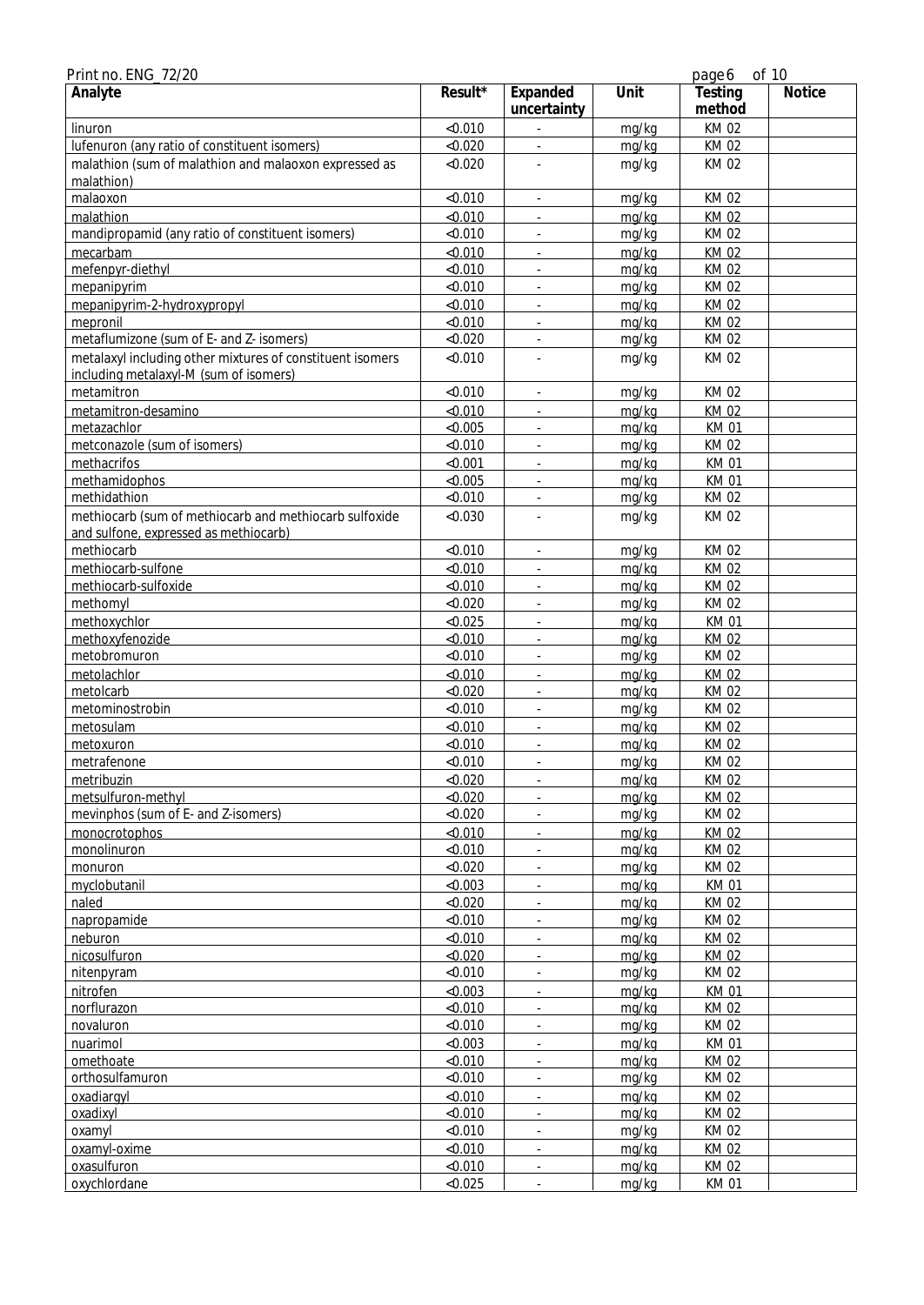| Print no. ENG_72/20                                      |           |                          |       | page 7            | of 10         |
|----------------------------------------------------------|-----------|--------------------------|-------|-------------------|---------------|
| Analyte                                                  | $Result*$ | Expanded<br>uncertainty  | Unit  | Testing<br>method | <b>Notice</b> |
| oxydemeton-methyl (sum of oxydemeton-methyl and          | < 0.020   |                          | mg/kg | <b>KM02</b>       |               |
| demeton-S-methylsulfone expressed as                     |           |                          |       |                   |               |
| oxydemeton-methyl)                                       |           |                          |       |                   |               |
| oxydemeton-methyl                                        | < 0.010   | $\overline{\phantom{a}}$ | mg/kg | KM 02             |               |
| oxydemeton-methyl metabolite: demethon-S-methylsulfone   | < 0.010   |                          | mg/kg | KM 02             |               |
| oxyfluorfen                                              | < 0.025   |                          | mg/kg | <b>KM01</b>       |               |
| paclobutrazol (sum of constituent isomers)               | < 0.010   |                          | mg/kg | KM 02             |               |
| parathion                                                | < 0.010   | ÷.                       | mg/kg | <b>KM01</b>       |               |
| paraoxon-ethyl                                           | < 0.10    | ÷,                       | mg/kg | <b>KM01</b>       |               |
| parathion-methyl                                         | < 0.025   | ÷,                       | mg/kg | <b>KM01</b>       |               |
| penconazole (sum of constituent isomers)                 | < 0.005   | ÷,                       | mg/kg | <b>KM01</b>       |               |
| pencycuron                                               | < 0.010   |                          | mg/kg | KM 02             |               |
| pendimethalin                                            | < 0.010   | ä,                       | mg/kg | <b>KM01</b>       |               |
| penflufen                                                | < 0.010   | ä,                       | mg/kg | KM 02             |               |
| penoxsulam                                               | < 0.010   |                          | mg/kg | <b>KM02</b>       |               |
| penthiopyrad                                             | < 0.010   |                          | mg/kg | KM 02             |               |
| permethrin (sum of isomers)                              | < 0.005   | $\omega$                 | mg/kg | <b>KM01</b>       |               |
| pethoxamid                                               | < 0.010   | $\blacksquare$           | mg/kg | <b>KM02</b>       |               |
| phenmedipham                                             | < 0.010   | $\overline{\phantom{a}}$ | mg/kg | KM 02             |               |
| phenothrin (phenothrin including other mixtures of       | < 0.010   |                          | mg/kg | KM 02             |               |
| constituent isomers (sum of isomers))                    |           |                          |       |                   |               |
| phenthoate                                               | < 0.004   | ÷,                       | mg/kg | <b>KM01</b>       |               |
| phorate (sum of phorate, its oxygen analogue and their   | < 0.070   |                          | mg/kg | KM 02             |               |
| sulfones expressed as phorate)                           |           |                          |       |                   |               |
| phorate                                                  | < 0.020   |                          | mg/kg | KM 02             |               |
| phorate-oxon                                             | < 0.010   | ÷.                       | mg/kg | <b>KM02</b>       |               |
| phorate-oxonsulfone                                      | < 0.010   | ÷,                       | mg/kg | <b>KM02</b>       |               |
| phorate-oxonsulfoxide                                    | < 0.010   | ÷,                       | mg/kg | KM 02             |               |
| phorate-sulfone                                          | < 0.010   | ÷,                       | mg/kg | KM 02             |               |
| phorate-sulfoxide                                        | < 0.010   | ÷.                       | mg/kg | KM 02             |               |
| phosalone                                                | < 0.001   |                          | mg/kg | <b>KM01</b>       |               |
| phosmet (phosmet and phosmet oxon expressed as           | < 0.020   |                          | mg/kg | KM 02             |               |
| phosmet)                                                 |           |                          |       |                   |               |
| phosmet                                                  | < 0.010   |                          | mg/kg | <b>KM02</b>       |               |
| phosmet oxon                                             | < 0.010   | ÷.                       | mg/kg | <b>KM02</b>       |               |
| phosphamidon                                             | < 0.010   | $\blacksquare$           | mg/kg | <b>KM02</b>       |               |
| phoxim                                                   | < 0.010   | ٠                        | mg/kg | KM 02             |               |
| picloram                                                 | < 0.050   | $\blacksquare$           | mg/kg | KM 02             |               |
| picolinafen                                              | < 0.010   |                          | mg/kg | KM 02             |               |
| picoxystrobin                                            | < 0.010   | $\overline{\phantom{a}}$ | mg/kg | KM 02             |               |
| pinoxaden                                                | < 0.010   | ÷,                       | mg/kg | KM 02             |               |
| piperonyl butoxide                                       | < 0.010   |                          | mg/kg | KM 02             |               |
| pirimicarb                                               | < 0.010   |                          | mg/kg | KM 02             |               |
| pirimicarb desmethyl                                     | < 0.010   | $\mathbb{R}^+$           | mg/kg | KM 02             |               |
| pirimiphos-ethyl                                         | < 0.003   | $\blacksquare$           | mg/kg | <b>KM01</b>       |               |
| pirimiphos-methyl                                        | < 0.003   | $\blacksquare$           | mg/kg | <b>KM01</b>       |               |
| prochloraz (sum of prochloraz and its metabolites        | < 0.040   | ä,                       | mg/kg | KM 02             |               |
| expressed as prochloraz)                                 |           |                          |       |                   |               |
| prochloraz                                               | < 0.010   | ÷,                       | mg/kg | KM 02             |               |
| prochloraz metabolite: (BTS 44595)                       | < 0.010   | ä,                       | mg/kg | KM 02             |               |
| prochloraz metabolite: (BTS 44596)                       | < 0.020   |                          | mg/kg | KM 02             |               |
| procymidone                                              | < 0.003   |                          | mg/kg | <b>KM01</b>       |               |
| profenofos                                               | < 0.005   | $\blacksquare$           | mg/kg | <b>KM01</b>       |               |
| prometon                                                 | < 0.010   | $\blacksquare$           | mg/kg | KM 02             |               |
| prometryn                                                | < 0.010   | $\blacksquare$           | mg/kg | KM 02             |               |
| propachlor                                               | < 0.010   | $\overline{\phantom{a}}$ | mg/kg | KM 02             |               |
| propamocarb (sum of propamocarb and its salts, expressed | < 0.010   |                          | mg/kg | KM 02             |               |
| as propamocarb)                                          |           |                          |       |                   |               |
| propaquizafop                                            | < 0.004   | $\overline{\phantom{a}}$ | mg/kg | KM 02             |               |
| propargite                                               | < 0.005   |                          | mg/kg | <b>KM01</b>       |               |
| propazine                                                | < 0.010   | $\Box$                   | mg/kg | KM 02             |               |
| propham                                                  | < 0.010   | $\mathbb{R}^+$           | mg/kg | <b>KM01</b>       |               |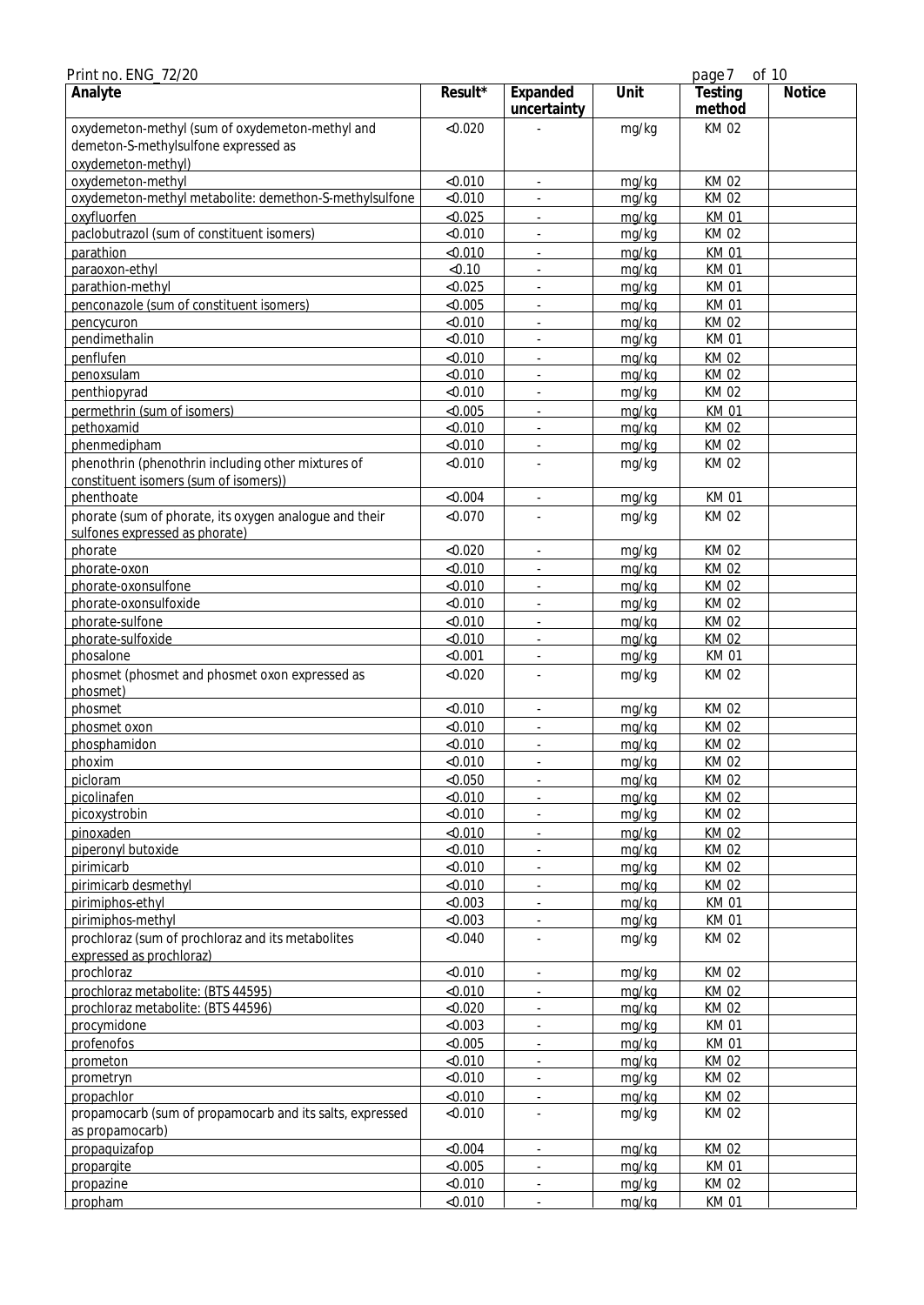| Print no. ENG_72/20                                             |            |                          |       | page 8            | of 10         |
|-----------------------------------------------------------------|------------|--------------------------|-------|-------------------|---------------|
| Analyte                                                         | $Result^*$ | Expanded<br>uncertainty  | Unit  | Testing<br>method | <b>Notice</b> |
| propiconazole (sum of isomers)                                  | < 0.020    |                          | mg/kg | <b>KM02</b>       |               |
| propoxur                                                        | < 0.010    |                          | mg/kg | <b>KM02</b>       |               |
| propoxycarbazone                                                | < 0.008    | ÷.                       | mg/kg | <b>KM02</b>       |               |
| propyzamide                                                     | < 0.010    | ä,                       | mg/kg | <b>KM02</b>       |               |
| proquinazid                                                     | < 0.010    |                          | mg/kg | <b>KM02</b>       |               |
| prosulfocarb                                                    | < 0.010    |                          | mg/kg | <b>KM02</b>       |               |
| prothioconazole: prothioconazole-desthio                        | < 0.020    |                          | mg/kg | <b>KM02</b>       |               |
| prothiofos                                                      | < 0.001    | ÷.                       | mg/kg | <b>KM01</b>       |               |
| pyraclostrobin                                                  | < 0.010    | ÷,                       | mg/kg | <b>KM02</b>       |               |
| pyrazophos                                                      | < 0.001    | ÷,                       | mg/kg | <b>KM01</b>       |               |
| pyrethrins                                                      | < 0.020    | $\overline{\phantom{a}}$ | mg/kg | <b>KM02</b>       |               |
| pyridaben                                                       | < 0.003    | ÷.                       | mg/kg | <b>KM01</b>       |               |
| pyridalyl                                                       | < 0.010    |                          | mg/kg | KM 02             |               |
| pyridaphenthion                                                 | < 0.005    |                          | mg/kg | <b>KM01</b>       |               |
| pyridate                                                        | < 0.010    |                          | mg/kg | <b>KM02</b>       |               |
| pyrifenox                                                       | < 0.010    |                          | mg/kg | <b>KM02</b>       |               |
| pyriofenone                                                     | < 0.010    | ÷.                       | mg/kg | <b>KM02</b>       |               |
| pyrimethanil                                                    | < 0.010    | ÷,                       | mg/kg | <b>KM02</b>       |               |
| pyriproxyfen                                                    | < 0.010    | ÷,                       | mg/kg | KM 02             |               |
| quinalphos                                                      | < 0.005    | ÷,                       | mg/kg | <b>KM01</b>       |               |
| quinclorac                                                      | < 0.020    | ÷.                       | mg/kg | <b>KM02</b>       |               |
| quinmerac                                                       | < 0.010    |                          | mg/kg | KM 02             |               |
| quinoclamine                                                    | < 0.010    |                          | mg/kg | <b>KM02</b>       |               |
| quinoxyfen                                                      | < 0.010    |                          | mg/kg | <b>KM02</b>       |               |
| quintozene                                                      | < 0.003    |                          | mg/kg | <b>KM01</b>       |               |
| quizalofop (sum of quizalofop, its salts, its esters (including | < 0.020    |                          | mg/kg | <b>KM02</b>       |               |
| propaquizafop) and its conjugates, expressed as quizalofop      |            |                          |       |                   |               |
| (any ratio of constituent isomers))                             |            |                          |       |                   |               |
| quizalofop-P                                                    | < 0.020    | $\blacksquare$           | mg/kg | KM 02             |               |
| quizalofop-P-ethyl                                              | < 0.010    |                          | mg/kg | <b>KM02</b>       |               |
| resmethrin (resmethrin including other mixtures of              | < 0.020    |                          | mg/kg | KM 02             |               |
| consituent isomers (sum of isomers))                            |            |                          |       |                   |               |
| rimsulfuron                                                     | < 0.020    |                          | mg/kg | KM 02             |               |
| rotenone                                                        | < 0.020    |                          | mg/kg | <b>KM02</b>       |               |
| sedaxane                                                        | < 0.004    | ÷.                       | mg/kg | <b>KM02</b>       |               |
| simazine                                                        | < 0.010    | $\overline{\phantom{a}}$ | mg/kg | <b>KM02</b>       |               |
| simetryn                                                        | < 0.010    |                          | mg/kg | KM 02             |               |
| spinosad (spinosad, sum of spinosyn A and spinosyn D)           | < 0.040    | $\blacksquare$           | mg/kg | KM 02             |               |
| spinosyn A                                                      | < 0.020    |                          | mg/kg | <b>KM02</b>       |               |
| spinosyn D                                                      | < 0.020    |                          | mg/kg | KM 02             |               |
| spirodiclofen                                                   | < 0.020    | ÷,                       | mg/kg | KM 02             |               |
| spiromesifen                                                    | < 0.020    |                          | mg/kg | <b>KM02</b>       |               |
| spirotetramat and its 4 metabolites BYI08330-enol,              | < 0.090    |                          | mg/kg | <b>KM02</b>       |               |
| BYI08330-ketohydroxy, BYI08330-monohydroxy, and                 |            |                          |       |                   |               |
| BYI08330 enol-glucoside, expressed as spirotetramat             |            |                          |       |                   |               |
| spirotetramat                                                   | < 0.010    | $\blacksquare$           | mg/kg | KM 02             |               |
| spirotetramat metabolite: BYI08330-enol                         | < 0.010    | ٠                        | mg/kg | KM 02             |               |
| spirotetramat metabolite: BYI08330 enol-glucoside               | < 0.010    | ÷.                       | mg/kg | KM 02             |               |
| spirotetramat metabolite:BYI08330-ketohydroxy                   | < 0.050    |                          | mg/kg | KM 02             |               |
| spirotetramat metabolite: BYI08330-monohydroxy                  | < 0.010    |                          | mg/kg | KM 02             |               |
| spiroxamine (sum of isomers)                                    | < 0.010    |                          | mg/kg | <b>KM02</b>       |               |
| sulfosulfuron                                                   | < 0.010    |                          | mg/kg | KM 02             |               |
| sulfotep                                                        | < 0.001    | $\mathbb{R}^+$           | mg/kg | <b>KM01</b>       |               |
| sulfoxaflor (sum of isomers)                                    | < 0.020    | $\overline{\phantom{a}}$ | mg/kg | KM 02             |               |
| tau-fluvalinate                                                 | < 0.010    | $\overline{\phantom{a}}$ | mg/kg | KM 02             |               |
| tebuconazole                                                    | < 0.001    | $\blacksquare$           | mg/kg | <b>KM01</b>       |               |
| tebufenozide                                                    | < 0.010    | $\blacksquare$           | mg/kg | KM 02             |               |
| tebufenpyrad                                                    | < 0.010    |                          | mg/kg | KM 02             |               |
| tecnazene                                                       | < 0.001    |                          | mg/kg | <b>KM01</b>       |               |
| teflubenzuron                                                   | < 0.050    | $\blacksquare$           | mg/kg | <b>KM02</b>       |               |
| tefluthrin                                                      | < 0.001    |                          | mg/kg | <b>KM01</b>       |               |
| temephos                                                        | < 0.010    |                          | mg/kg | KM 02             |               |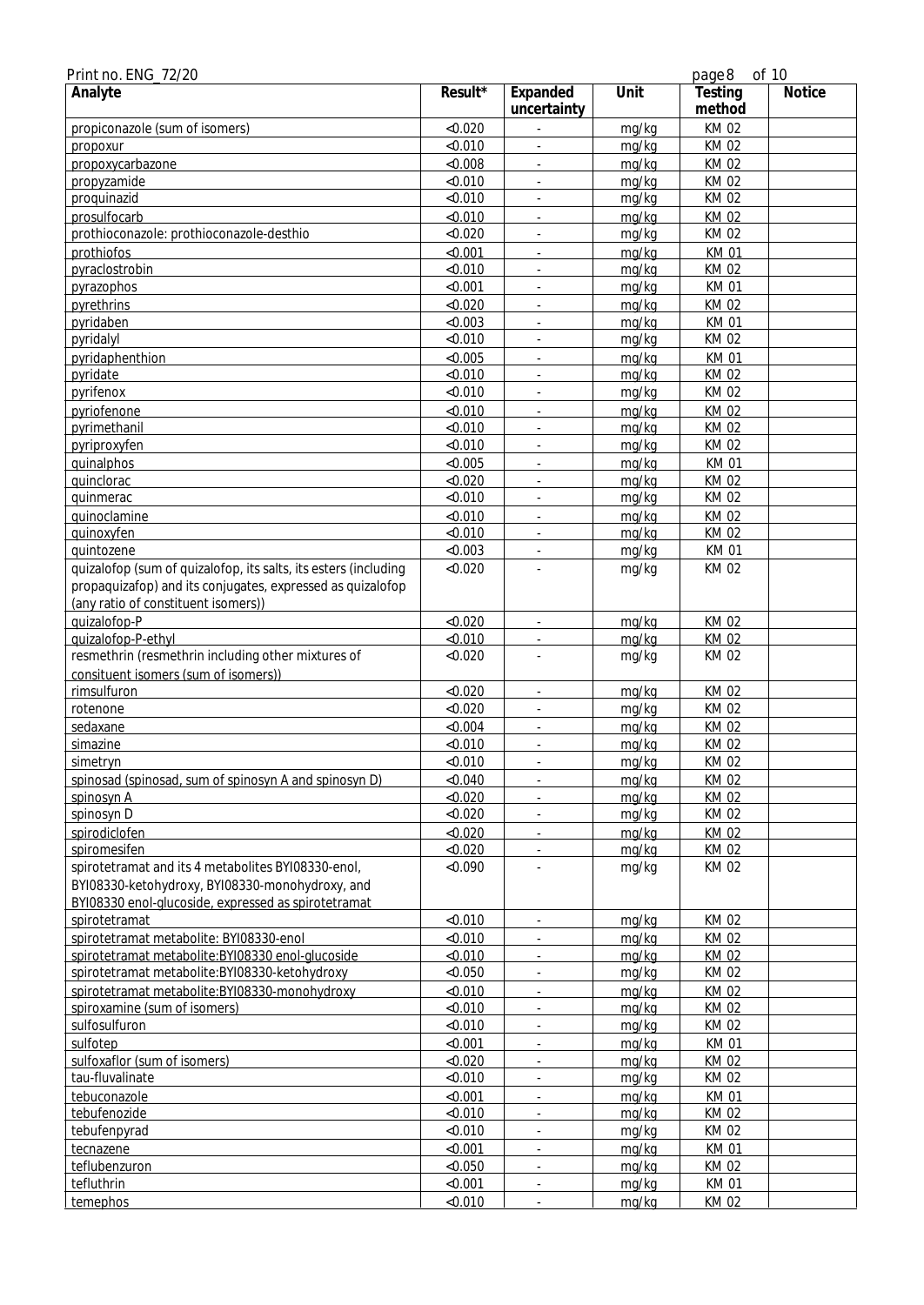| Print no. ENG_72/20                                    |         |                          |       | page 9      | of 10         |
|--------------------------------------------------------|---------|--------------------------|-------|-------------|---------------|
| Analyte                                                | Result* | Expanded                 | Unit  | Testing     | <b>Notice</b> |
|                                                        |         | uncertainty              |       | method      |               |
| tepraloxydim                                           | < 0.020 | L.                       | mg/kg | <b>KM02</b> |               |
| terbufos                                               | < 0.001 | ×.                       | mg/kg | <b>KM01</b> |               |
| terbufos-sulfone                                       | < 0.010 |                          | mg/kg | <b>KM02</b> |               |
| terbufos-sulfoxide                                     | < 0.010 | $\omega$                 | mg/kg | KM 02       |               |
| terbuthylazine                                         | < 0.010 | $\sim$                   | mg/kg | <b>KM02</b> |               |
| terbutryn                                              | < 0.010 | ä,                       | mg/kg | <b>KM02</b> |               |
| tetraconazole                                          | < 0.005 | ÷,                       | mg/kg | <b>KM01</b> |               |
| tetradifon                                             | < 0.001 |                          | mg/kg | <b>KM01</b> |               |
| tetramethrin                                           | < 0.020 | L.                       | mg/kg | KM 02       |               |
| thiabendazole                                          | < 0.010 | ä,                       | mg/kg | KM 02       |               |
| thiacloprid                                            | < 0.010 | ä,                       | mg/kg | <b>KM02</b> |               |
| thiamethoxam                                           | < 0.020 | ä,                       | mg/kg | KM 02       |               |
| thifensulfuron-methyl                                  | < 0.020 | L.                       | mg/kg | <b>KM02</b> |               |
| thiodicarb                                             | < 0.020 |                          | mg/kg | <b>KM02</b> |               |
| thiometon                                              | < 0.005 | L.                       | mg/kg | <b>KM01</b> |               |
| thiophanate-methyl                                     | < 0.010 | L.                       | mg/kg | KM 02       |               |
| tolclofos-methyl                                       | < 0.003 | L.                       | mg/kg | <b>KM01</b> |               |
| tolfenpyrad                                            | < 0.010 | L.                       | mg/kg | KM 02       |               |
| tolylfluanid (sum of tolylfluanid and                  | < 0.050 |                          | mg/kg | KM 02       |               |
| dimethylaminosulfotoluidide expressed as tolylfluanid) |         |                          |       |             |               |
| tolylfluanid                                           | < 0.020 | L.                       | mg/kg | KM 02       |               |
| tolylfluanid metabolite: dimethylaminosulfotoluidide   | < 0.020 |                          | mg/kg | KM 02       |               |
| (DMST)                                                 |         |                          |       |             |               |
| triadimefon                                            | < 0.003 | ÷,                       | mg/kg | <b>KM01</b> |               |
| triadimenol (any ratio of constituent isomers)         | < 0.050 | ÷.                       | mg/kg | <b>KM01</b> |               |
| triasulfuron                                           | < 0.010 | ä,                       | mg/kg | KM 02       |               |
| triazophos                                             | < 0.001 |                          | mg/kg | <b>KM01</b> |               |
| trichlorfon                                            | < 0.010 | $\overline{\phantom{a}}$ | mg/kg | KM 02       |               |
| tricyclazole                                           | < 0.010 | L.                       | mg/kg | <b>KM02</b> |               |
| trifloxystrobin                                        | < 0.010 | L.                       | mg/kg | KM 02       |               |
| triflumuron                                            | < 0.020 | ÷,                       | mg/kg | <b>KM02</b> |               |
| trifluralin                                            | < 0.001 | ä,                       | mg/kg | <b>KM01</b> |               |
| triforine                                              | < 0.020 | L.                       | mg/kg | <b>KM02</b> |               |
| trinexapac ethyl                                       | < 0.020 | L.                       | mg/kg | KM 02       |               |
| triticonazole                                          | < 0.020 |                          | mg/kg | <b>KM02</b> |               |
| tritosulfuron                                          | < 0.020 | $\blacksquare$           | mg/kg | KM 02       |               |
| valifenalate                                           | < 0.010 | ä,                       | mg/kg | KM 02       |               |
| vamidothion                                            | < 0.010 |                          | mg/kg | KM 02       |               |
| vamidothion sulfone                                    | < 0.020 | $\overline{a}$           | mg/kg | KM 02       |               |
| vamidothion sulfoxide                                  | < 0.010 | L.                       | mg/kg | <b>KM02</b> |               |
| vinclozolin                                            | < 0.005 | ä,                       | mg/kg | <b>KM01</b> |               |
| zoxamide                                               | < 0.010 | ä,                       | mg/kg | <b>KM02</b> |               |
| 2-phenylphenol                                         | < 0.001 |                          | mg/kg | <b>KM01</b> |               |

\* the sign "<" indicate that concentration is lower than this value, i.e. below limit of quantitation (LOQ)

**Specification used for the assessment of test results:**

Expanded uncertainty was calculated using coverage factor k = 2 corresponding to a coverage probability of approximately 95%. Uncertainty was calculated and stated according to the EA-4/16 and manual Kvalimetrie 11 (issued by EURACHEM CZ). Uncertainty of sampling is not covered. Compliance is evaluated with respect to the uncertainty of test result according to the Guide ILAC-G8. The results given herein apply only to the sample as received. This certificate shall not be reproduced except in full, without written approval of the Laboratory. The certificate does not substitute any other legal document. Laboratory is not responsible for information supplied by customer, if such information can affect the validity of results.

Appendix: